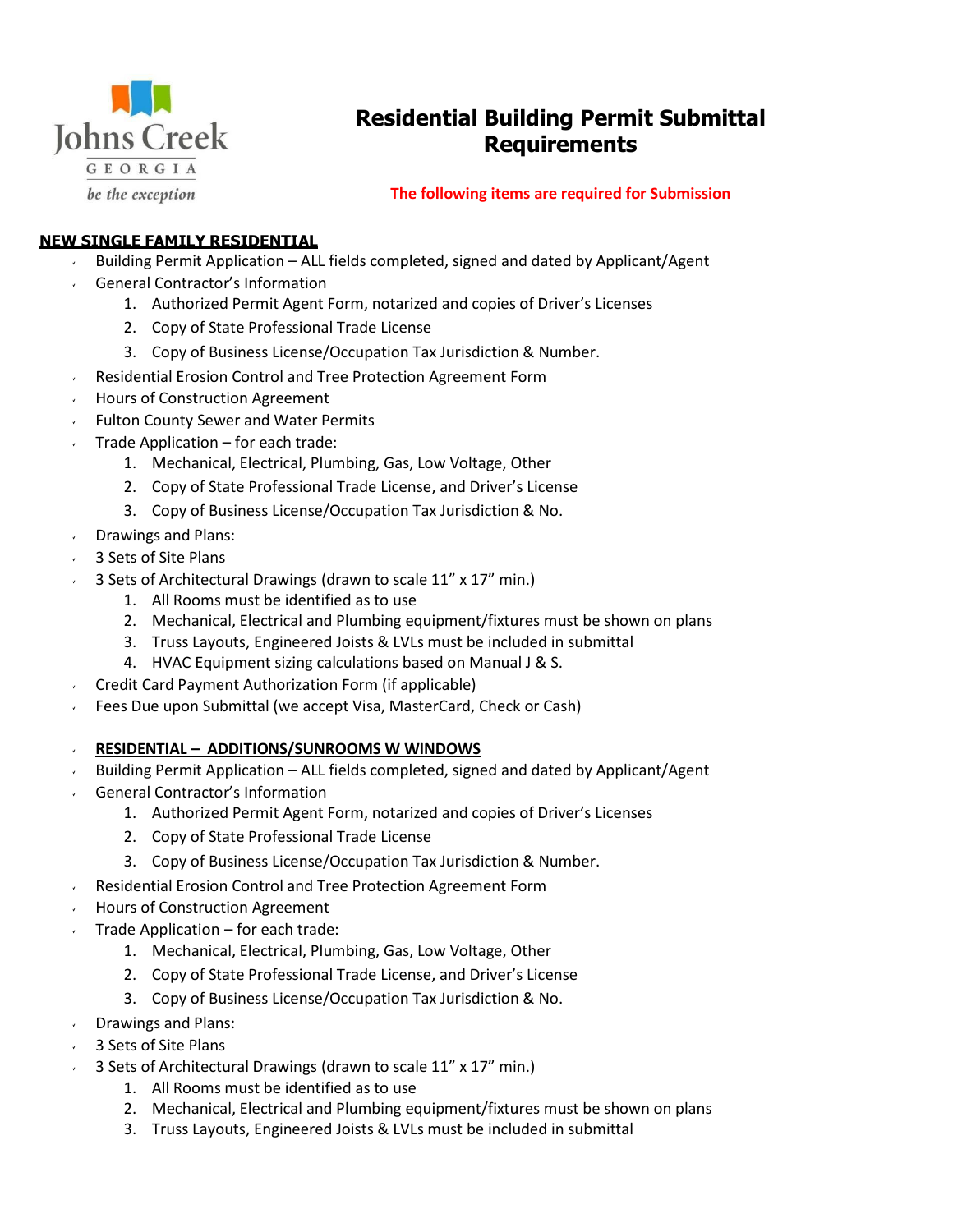- 4. All Plans must show Existing & Proposed Conditions
- Credit Card Payment Authorization Form (if applicable)
- Fees Due upon Submittal (we accept Visa, MasterCard, Check or Cash)
- **RESIDENTIAL ALTERATIONS - EXTERIOR**
- Building Permit Application ALL fields completed, signed and dated by Applicant/Agent
- General Contractor's Information
	- 1. Authorized Permit Agent Form, notarized and copies of Driver's Licenses
	- 2. Copy of State Professional Trade License
	- 3. Copy of Business License/Occupation Tax Jurisdiction & Number.
- Residential Erosion Control and Tree Protection Agreement Form
- **Hours of Construction Agreement**
- Trade Application for each trade:
	- 1. Mechanical, Electrical, Plumbing, Gas, Low Voltage, Other
	- 2. Copy of State Professional Trade License, and Driver's License
	- 3. Copy of Business License/Occupation Tax Jurisdiction & No.
- Drawings and Plans:
- 3 Sets of Architectural Drawings ((drawn to scale 11" x 17" min.)
	- 1. Framing plans with dimensions
	- 2. Elevation or façade views from all sides
	- 3. All Plans must show Existing & Proposed Conditions
- Credit Card Payment Authorization Form (if applicable)
- Fees Due upon Submittal (we accept Visa, MasterCard, Check or Cash)

#### **RESIDENTIAL ALTERATIONS - INTERIOR**

- Building Permit Application ALL fields completed, signed and dated by Applicant/Agent
- General Contractor's Information
	- 1. Authorized Permit Agent Form, notarized and copies of Driver's Licenses
	- 2. Copy of State Professional Trade License
	- 3. Copy of Business License/Occupation Tax Jurisdiction & Number.
- Hours of Construction Agreement
- Trade Application for each trade:
	- 1. Mechanical, Electrical, Plumbing, Gas, Low Voltage, Other
	- 2. Copy of State Professional Trade License, and Driver's License
	- 3. Copy of Business License/Occupation Tax Jurisdiction & No.
- Drawings and Plans:
- 3 Sets of Architectural Drawings (drawn to scale 11" x 17" min.)
	- 1. All Rooms must be identified as to use
	- 2. All Plans must show Existing & Proposed Conditions
	- 3. Mechanical, Electrical and Plumbing equipment/fixtures must be shown on plans
	- 4. Engineered wood products must be stamped by engineer and included in submittal
- Credit Card Payment Authorization Form (if applicable)
- Fees Due upon Submittal (we accept Visa, MasterCard, Check or Cash)

#### **RESIDENTIAL DECKS/PERGOLAS/GAZEBOS & SUNROOMS WITH SCREENS**

- Building Permit Application ALL fields completed, signed and dated by Applicant/Agent
- General Contractor's Information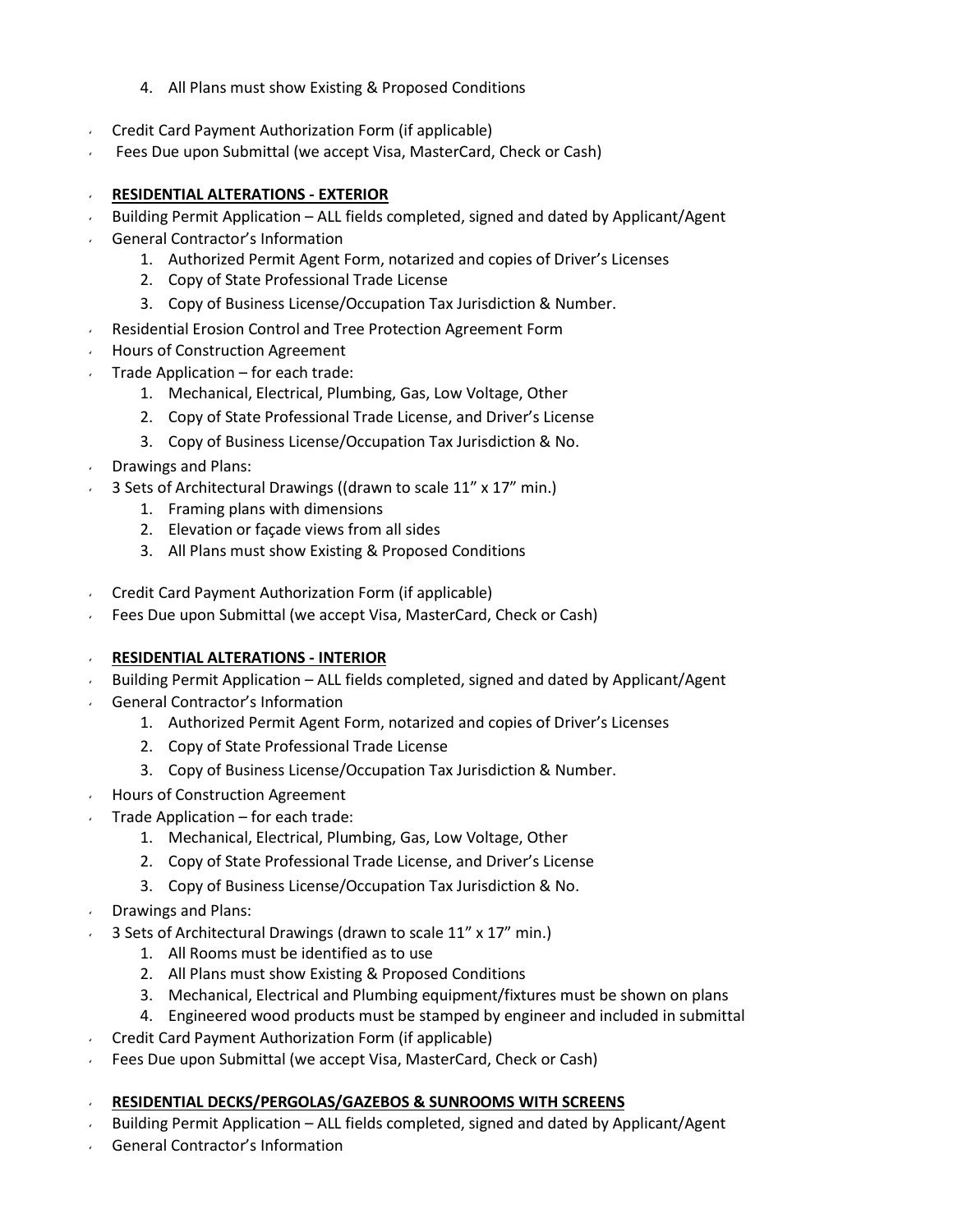- 1. Authorized Permit Agent Form, notarized and copies of Driver's Licenses
- 2. Copy of State Professional Trade License (If Applicable)
- 3. Copy of Business License/Occupation Tax Jurisdiction & Number.
- Residential Erosion Control and Tree Protection Agreement Form
- Hours of Construction Agreement  $\epsilon$
- Drawings and Plans:
- 3 Sets of Site Plans, located new or expanded deck
- 3 Sets of Structural Drawings (drawn to scale 11" x 17" min.)
	- 1. All Plans must show Existing & Proposed Conditions
	- 2. Footing plan with dimensions
	- 3. Framing Information (size of members, direction, spacing, species and grade)
	- 4. Ledger, guardrail, stairway and handrail details (See copy of the Johns Creek Prescriptive Deck Details)
	- 5. Elevations or façade views from all sides with dimensions
- $\sim$  Credit Card Payment Authorization Form (if applicable)
- Fees Due upon Submittal (we accept Visa, MasterCard, Check or Cash)  $\epsilon$

# **RESIDENTIAL COVERED PORCHES**

- Building Permit Application ALL fields completed, signed and dated by Applicant/Agent
- Contractor's current Business License and copy of Driver's License  $\epsilon$
- Residential Erosion Control and Tree Protection Agreement Form
- **Hours of Construction Agreement**
- Trade Application for trades (if Applicable)
	- 1. Electrical, Gas, and/or Low Voltage trades
		- 2. Copy of State Professional Trade License
		- 3. Copy of Business License/Occupation Tax Jurisdiction & No.
- Drawings and Plans:
- 3 Sets of Site Plans, located new or expanded deck
- 3 Sets of Structural Drawings (drawn to scale 11" x 17" min.)
	- 1. All Plans must show **Existing** & **Proposed** Conditions
	- 2. Footing plan with dimensions
	- 3. Framing Information (size of members, direction, spacing, species and grade)
	- 4. Ledger, guardrail, stairway and handrail details (See copy of the Johns Creek Prescriptive Deck Details)
	- 5. Elevations or façade views from all sides with dimensions
- Credit Card Payment Authorization Form (if applicable)
- Fees Due upon Submittal (we accept Visa, MasterCard, Check or Cash)  $\epsilon$

# **RESIDENTIAL DEMOLITION - EXTERIOR**

- Building Permit Application ALL fields completed, signed and dated by Applicant/Agent
- Contractor's current Business License and copy of Driver's License  $\epsilon$
- Residential Erosion Control/Tree Protection Agreement Form
- Hours of Construction Agreement  $\epsilon$
- Pest/Vermin Abatement Certification  $\mathbf{r}$
- Asbestos Abatement Survey
- Georgia Asbestos Project Notification Form for Demolition
- Drawings and Plans: v.
	- 1. 3 Copies of a Site Plan or Plat of Survey, identifying extent of demolition(drawn to scale 11" x 17" min.)
- Fees Due upon Submittal (we accept Visa, MasterCard, Check or Cash)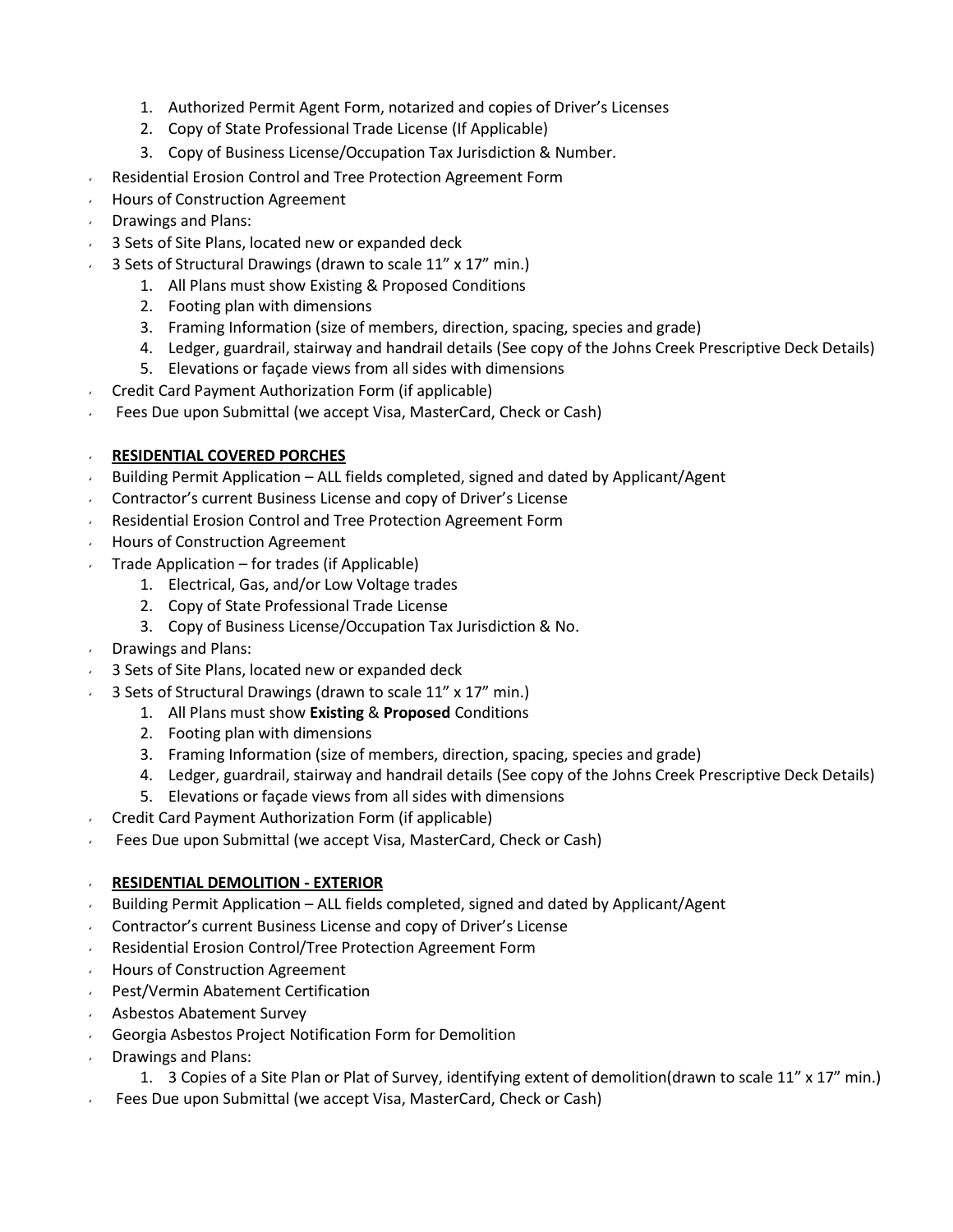#### **RESIDENTIAL OUTDOOR GAS FIREPLACE**

- Building Permit Application ALL fields completed, signed and dated by Applicant/Agent
- Contractor's current Business License and copy of Driver's License
- Residential Erosion Control and Tree Protection Agreement Form
- **Hours of Construction Agreement**
- Trade Application for trades (if Applicable)  $\mathbf{v}$ 
	- 1. Electrical, Gas, and/or Low Voltage trades
	- 2. Copy of State Professional Trade License
	- 3. Copy of Business License/Occupation Tax Jurisdiction & No.
- Drawings and Specifications:
- 3 Sets of Site Plans, locating outdoor fireplace relative to home and property lines
- 3 Sets of Architectural Drawings (drawn to scale 11" x 17" min.)
	- 1. All Plans must show Existing & Proposed Conditions
	- 2. Elevations or façade views from all sides with dimensions (if applicable)
	- 3. Manufacturer's specifications if prefabricated fireplace is used
- Fees Due upon Submittal (we accept Visa, MasterCard, Check or Cash)

#### **RESIDENTIAL RETAINING WALLS**

- Retaining Wall Permit Application ALL fields completed, signed and dated by Applicant/Agent  $\epsilon$
- Indemnification for Retaining Wall completed, signed and dated by Applicant/Agent
- Contractor's current Business License and copy of Driver's License  $\epsilon$
- Residential Erosion Control and Tree Protection Agreement Form
- **Hours of Construction Agreement**
- Drawings and Specifications:  $\epsilon$
- 3 Sets of Site Plans, locating wall(s) (drawn to scale 11" x 17" min.)
	- 1. 3 Sets of Engineered Stamped plans and sections
- Fees Due upon Submittal (we accept Visa, MasterCard, Check or Cash)  $\mathbf{v}$

#### **RESIDENTIAL SOLAR PV PANELS**

- Building Permit Application ALL fields completed, signed and dated by Applicant/Agent
- Contractor's current Business License and copy of Driver's License  $\mathbf{r}$
- Copy of Manufacturer's specifications and installation guide

Credit Card Payment Authorization Form (if applicable)

- Fees Due upon Submittal (we accept Visa, MasterCard, Check or Cash)  $\mathbf{v}$
- 3 Sets of Site Plans, locating wall(s) (drawn to scale 11" x 17" min.)
	- 1. 3 Sets of Engineered Stamped plans and sections
- Fees Due upon Submittal (we accept Visa, MasterCard, Check or Cash)

#### **RESIDENTIAL STORAGE SHED**

No permit required if shed is Pre-manufactured and under 120 square feet.

# **IF SHED IS BEING BUILT**

- Building Permit Application ALL fields completed, signed and dated by Applicant/Agent
- Contractor's current Business License and copy of Driver's License
	- Credit Card Payment Authorization Form (if applicable)
- Fees Due upon Submittal (we accept Visa, MasterCard, Check or Cash)
- 3 Sets of Site Plans, locating shed with dimensions to property lines (drawn to scale 11" x 17" min.)
	- 1. 3 Sets of Structural Drawings and Elevations (Site Built)
- Fees Due upon Submittal (we accept Visa, MasterCard, Check or Cash)